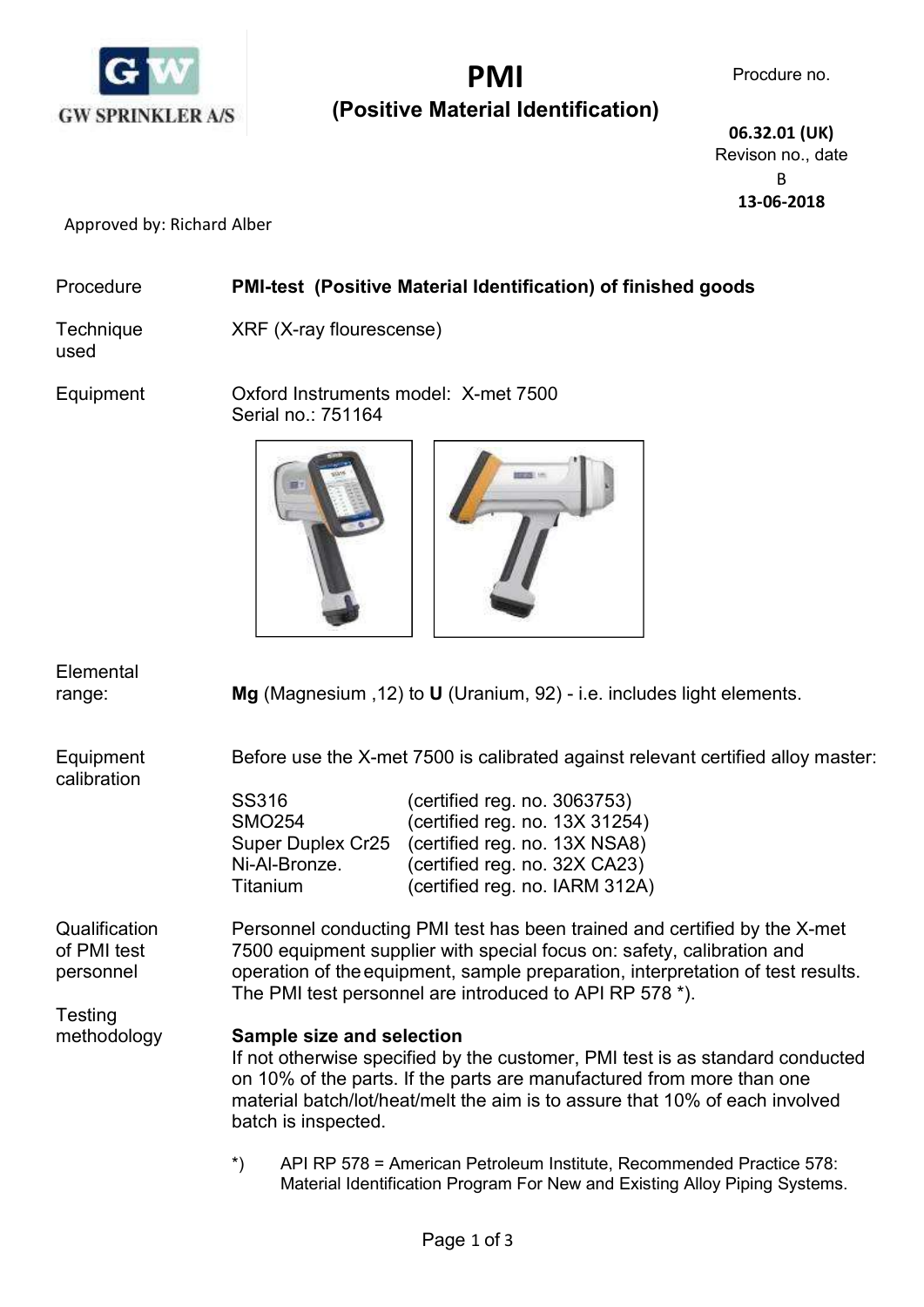

## PMI (Positive Material Identification)

 06.32.01 (UK) Revison no., date B 13-06-2018

Approved by: Richard Alber

### Marking

 If requested and agreed with the customer – the PMI tested items can be marked, either by means of stamping or paint, in order to identify what items have been tested.

 If traceability to the individual product is required, all products of an order – or the PMI tested products only, can be individually numbered/stamped – and the PMI test results can be referenced to each product ID-number.

#### Product preparation

 It shall be assured that the metal surface to be PMI tested is clean – and free from any contamination (grease, oil, oxidation products, etc.) that could influence on the PMI result.

 The location(s) to be tested shall be in agreement with the customer- and be documented in the test report (e.g. by photo or drawing).

#### PMI-test

The actual PMI-test can be performed in two ways:

- 1 (simple): Match / No Match to material standard (e.g. is it  $SS316 -$  or not).
- 2 (advanced): Qualitative and quantitative analysis where the material element content is identified and documented. This analysis can verify if the tested material is conforming to the EN 10204 3.1 results (chemical composition) for the material batch.

 The type of PMI-test and level of documentation shall be agreed with the customer.

#### Testing time

 The actual X-ray analyzing time can be varied depending on the level of accuracy required.

 For simple Match/No match analysis a test time of 3 to 5 seconds will normally be sufficient.

 For Qualitative and quantitative analysis a test time of 15 to 30 seconds is recommended.

The GW standard test time is 20 seconds – or to customer's specification.

 The type of PMI-test and level of documentation shall be agreed with the customer.